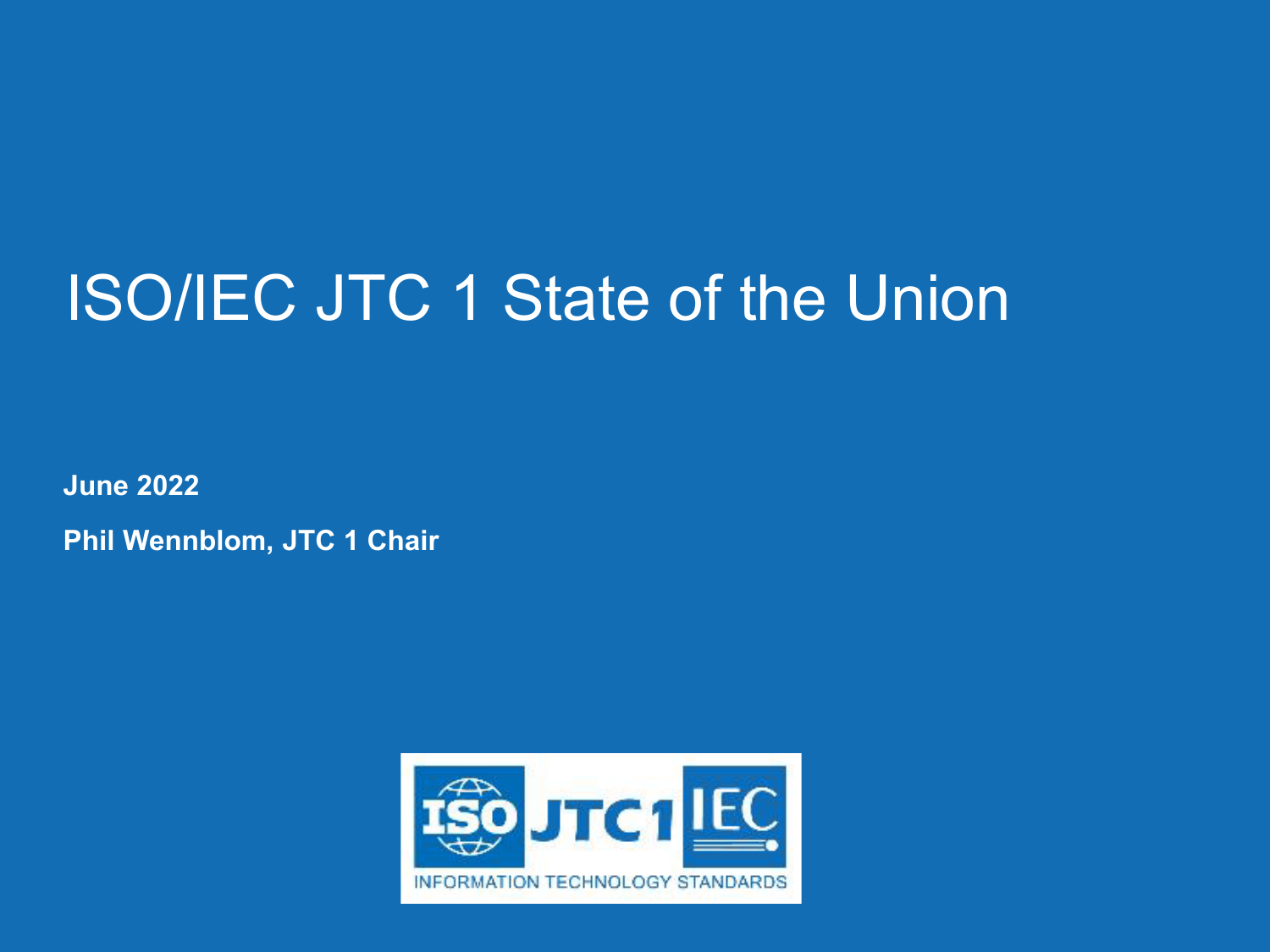

#### Technical areas

Coded character sets

Telecommunications and information exchange between systems

Software and systems engineering

Cards and security devices for personal identification

Programming languages

Digitally recorded media

Computer graphics, image processing Interconnection of IT equipment (home electronics)

IT security techniques

Office equipment (printing)

Coding of audio, picture, multimedia (JPEG, MPEG)

Automatic ID and data capture (RFID)

Data management Document description, processing User interfaces IT for learning, education, training **Biometrics** Cloud computing IT Sustainability IT governance Internet of Things and Digital Twin Artificial Intelligence Brain-Computer Interfaces Smart cities 3D printing and scanning **Trustworthiness** Quantum Computing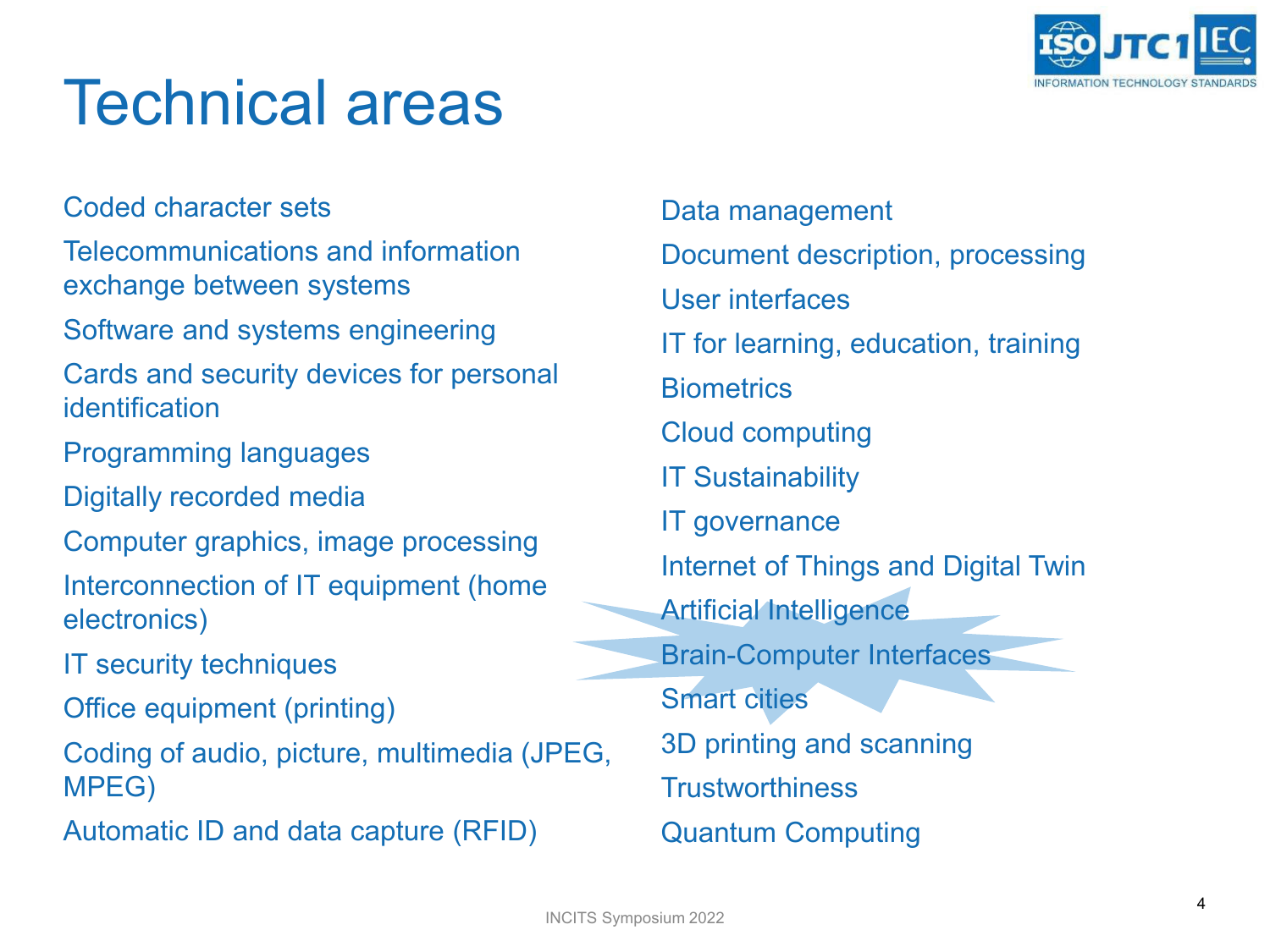

# JTC 1 Advisory/Ad Hoc Groups

- Communications
- JTC 1 Emerging Technology and Innovation (JETI)
- Systems Integration Facilitation
- Outreach
- Standards and Regulations
- Meta-Reference Architecture and Reference Architecture for Systems Integration
- Meeting guidelines (SD 19)
- Vocabulary
- Collaboration Across Domains (AhG 4)
- Freely available standards (AhG 5)
- Cooperation with ISO/TC 20/SC 16 (Unmanned Aircraft Systems)
- Cooperation with ISO/TC 268/SC 1 (Smart Cities Infrastructure)
- Future of ISO/IEC 27013 and ISO/IEC TR 20000-7 (AhG 6)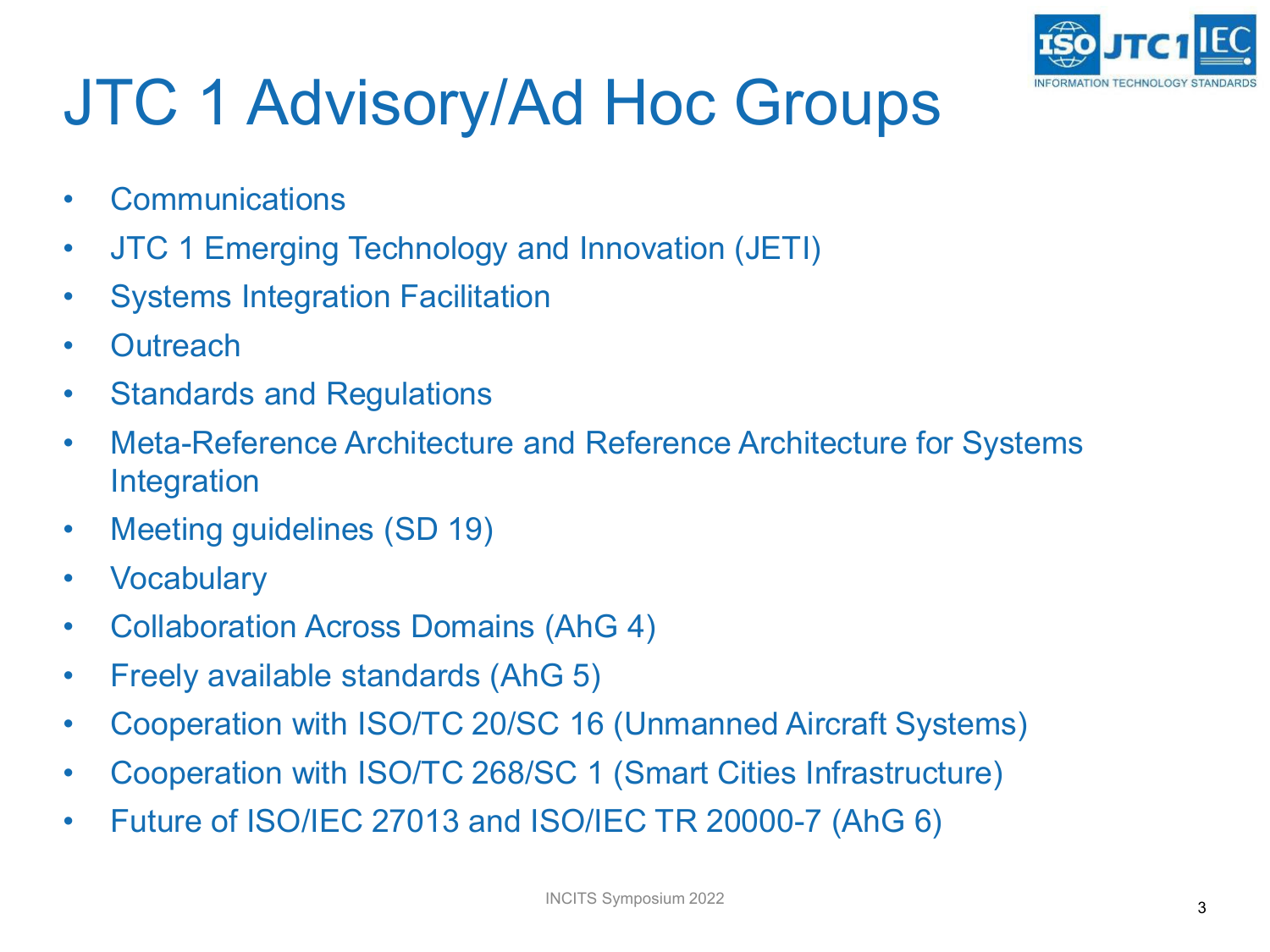

# JTC 1 Focus

- Horizontal by design, JTC 1 develops information technology standards that are applicable across domains
	- Enable interoperability and expectations that result in higher quality experiences
	- Encapsulate expertise and best practices
	- Foundation for innovation
- JTC 1 works together with other IEC and ISO TCs and other organizations that are utilizing information technology to develop domain-specific standards
	- More than 400 liaisons (JTC 1 and its SCs)
	- Emphasis on effective cooperation/collaboration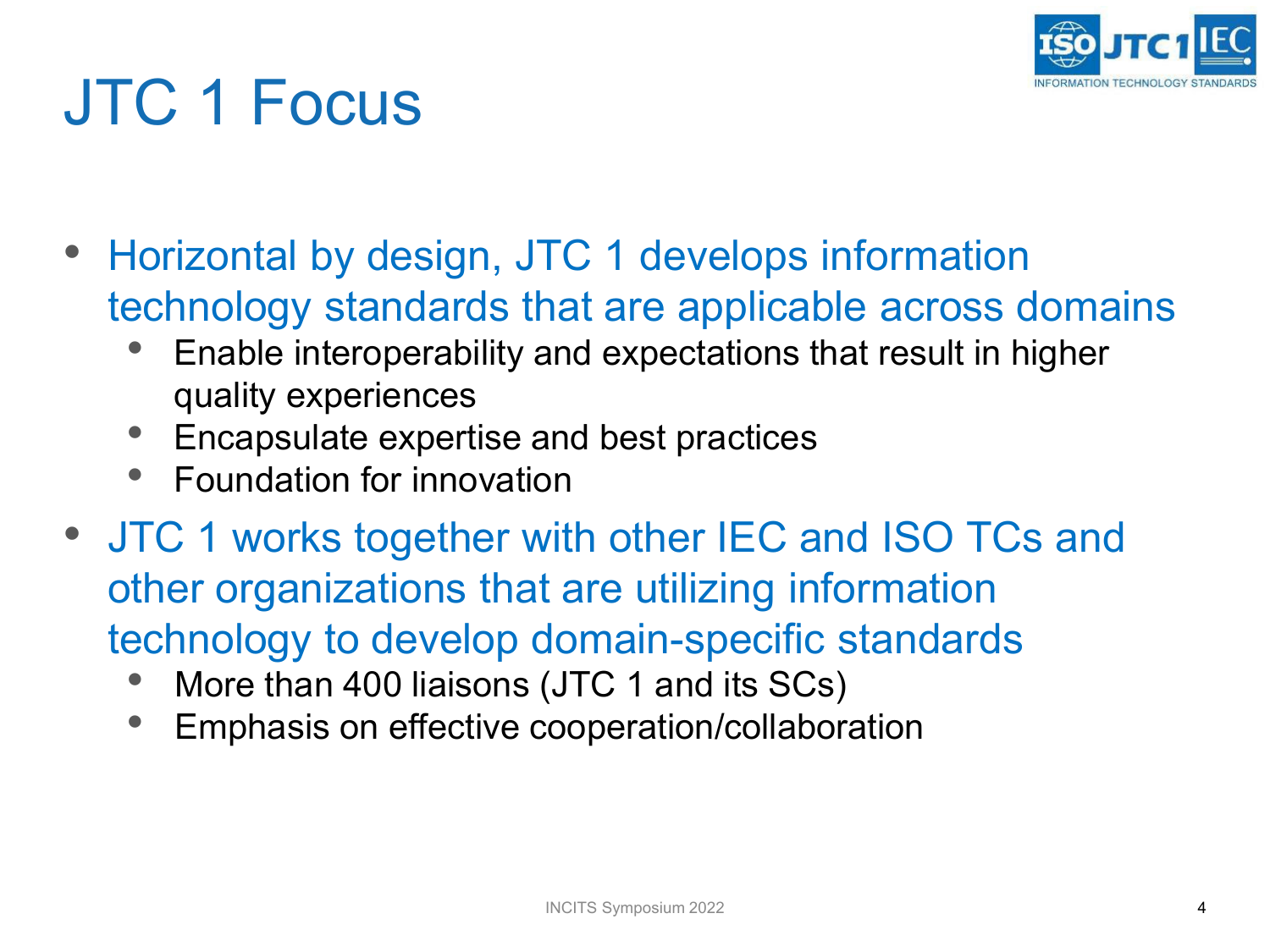

### Effective Cooperation

Increasingly important for JTC 1 to cooperate with all relevant ISO and IEC TCs

Necessary to cooperate with other ISO and IECs when developing JTC 1 standards that are specific to their scope

Note major revision of SD 15 (Liaisons) expected to be approved in November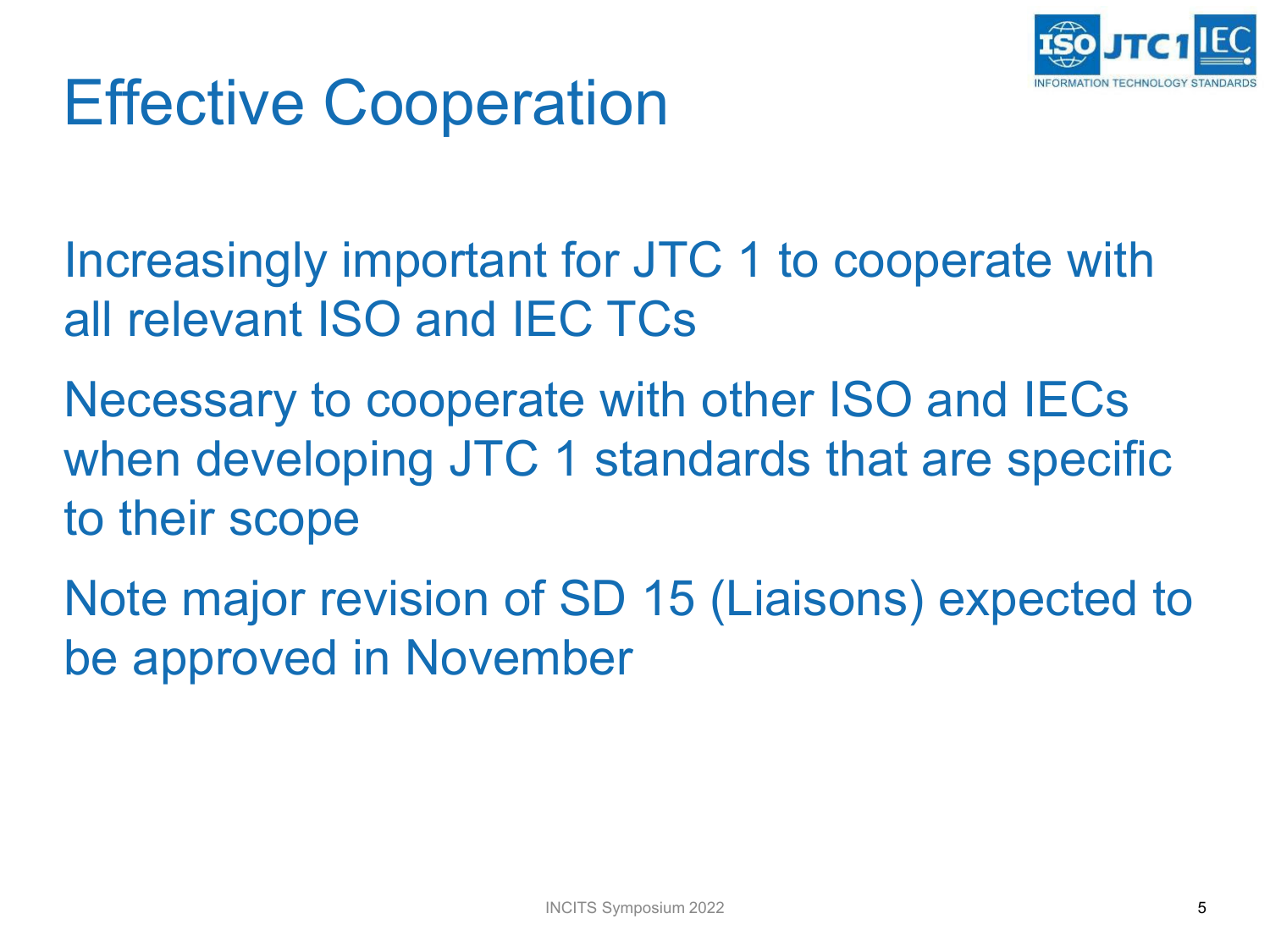

# Emphasis on Communications

Great, well attended workshops organized by SC 41 and SC 42 in the last few months

- JTC 1 Advisory Group on Communications activity
	- **[JTC1info.org](https://jtc1info.org/) updates**
	- Twitter (#JTC1News) and LinkedIn

Great support from the IEC Central Office

Effective communications requires proactive involvement by experts and delegates who participate in JTC 1

- Please contribute content
- Please highlight opportunities to communicate about our work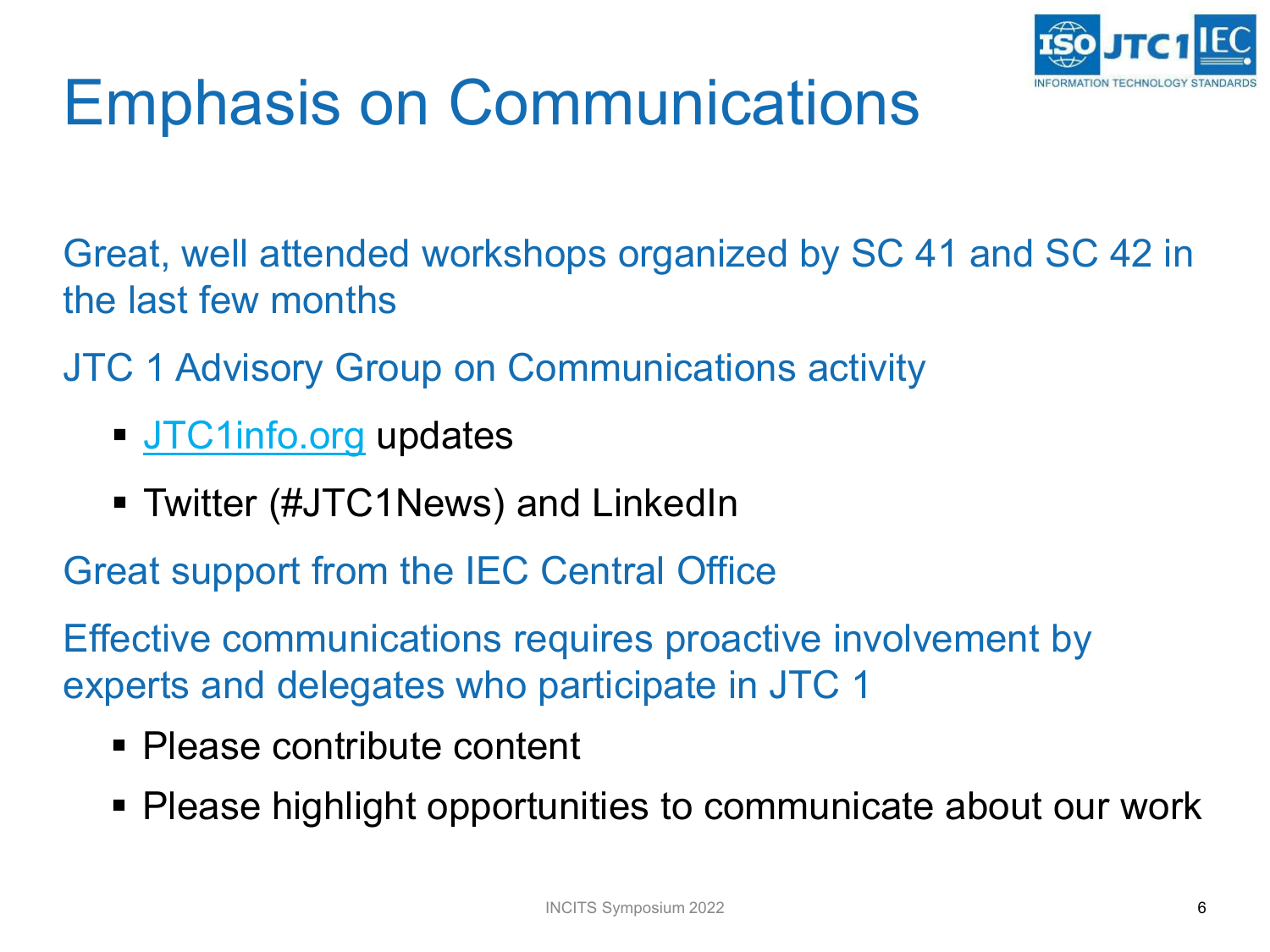

# Future JTC 1 Plenary Meetings

#### JTC 1 meets in Plenary twice per year

- November 2022 Japan
- May 2023 Italy
- November 2023 China
- May 2024 **Australia**
- November 2024 Germany
-